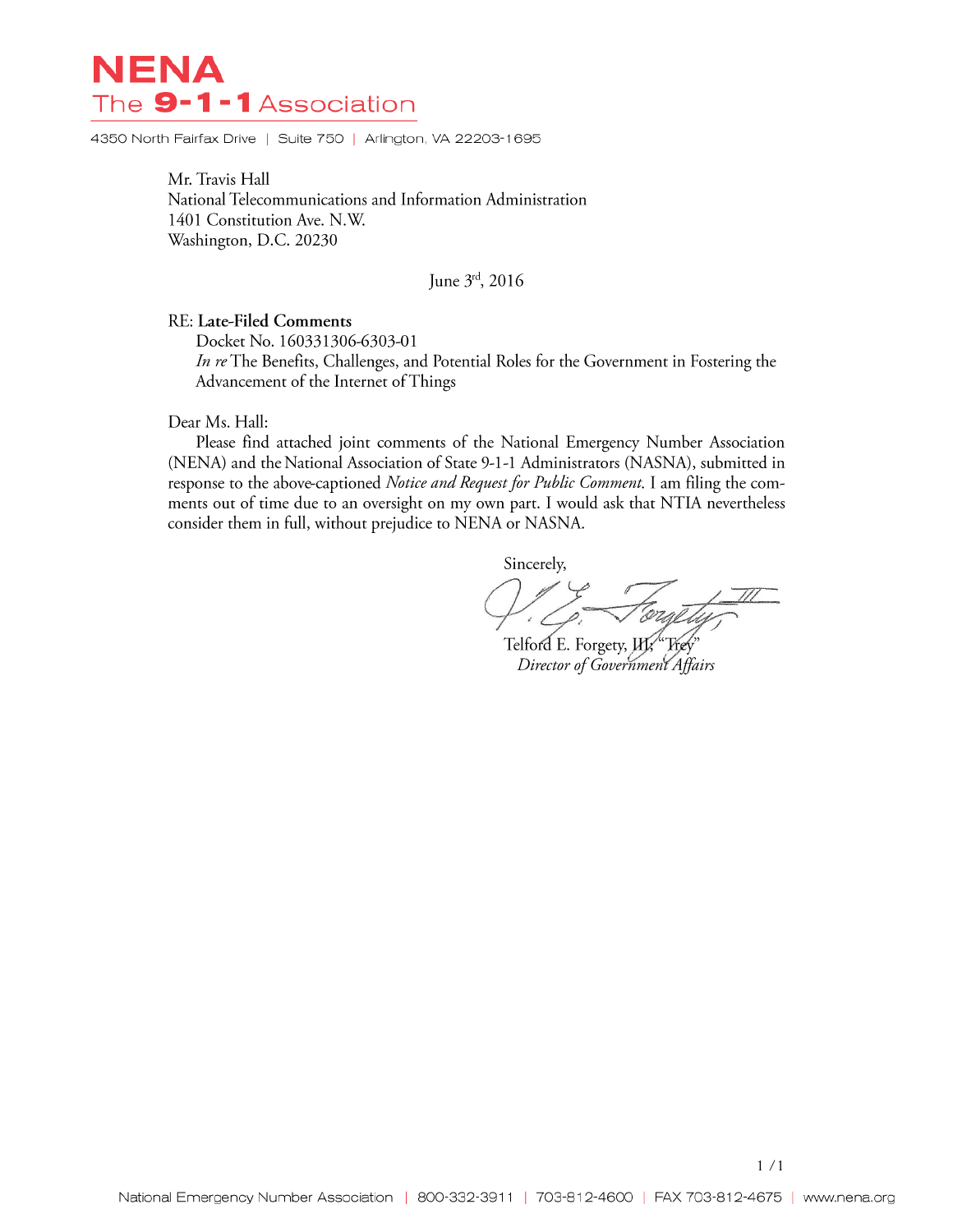# Before the United States Department of Commerce National Telecommunications & Information Administration

*IN RE THE BENEFITS, CHALLENGES, AND POTENTIAL ROLES FOR THE GOVERNMENT IN FOSTERING THE ADVANCEMENT OF THE INTERNET OF THINGS*

*ON NOTICE AND REQUEST FOR PUBLIC COMMENT*

### **JOINT COMMENTS OF THE NATIONAL EMERGENCY NUMBER ASSOCIATION AND THE NATIONAL ASSOCIATION OF STATE 9-1-1 ADMINISTRATORS**

TELFORD E. FORGETY, III *Attorney Director of Government Affairs*

> *NENA: THE 9-1-1 ASSOCIATION 1700 Diagonal Rd., Ste. 500 Alexandria, VA 22314 (202) 618-4392 (For the joint commenters)*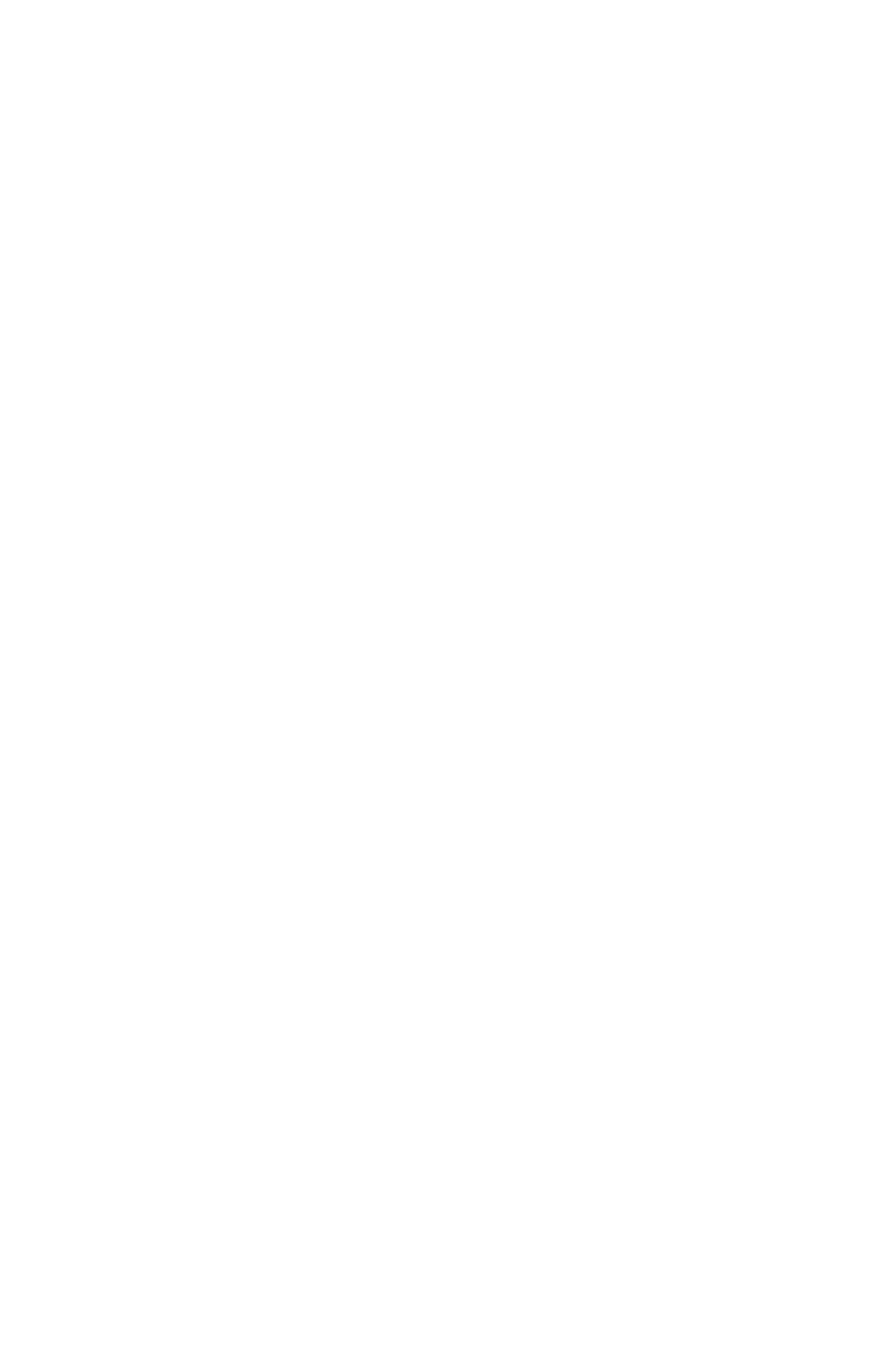### **CONTENTS**

| I. The IoT will transform how public safety agencies                                                                                                                   |
|------------------------------------------------------------------------------------------------------------------------------------------------------------------------|
| II. Emergency response infrastructure must be updated to<br>accommodate new sources and types of information. 5                                                        |
| III. The United States Government should support<br>research and standards development efforts for                                                                     |
| IV. NIST should investigate the security implications<br>arising from public safety use of IoT devices and                                                             |
| V. The joint NTIA/USDoT National 9-1-1 Office should<br>compile data on state and local regulations that may<br>delay or prohibit the incorporation of IoT devices and |
|                                                                                                                                                                        |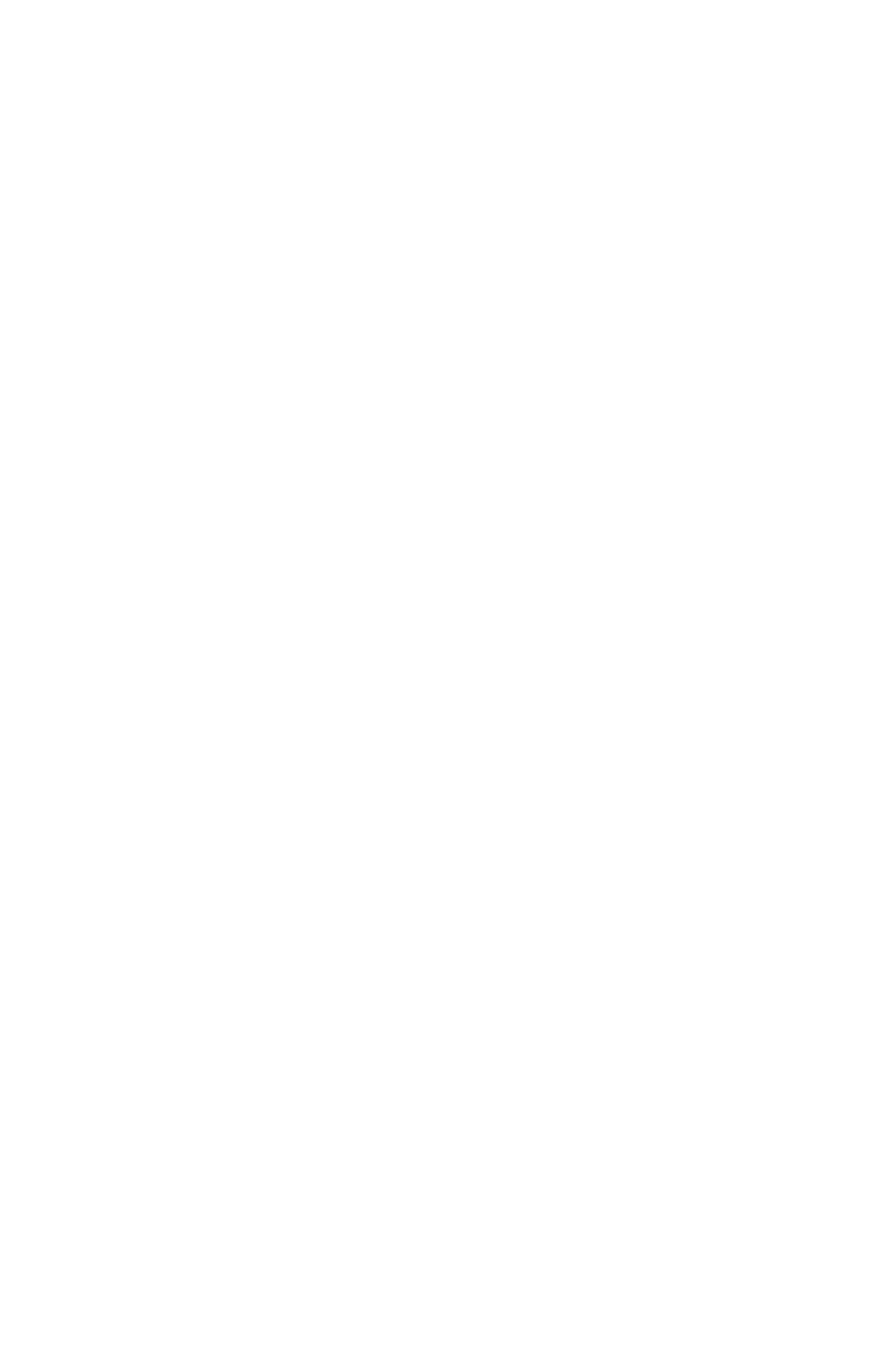# Before the United States Department of Commerce National Telecommunications & Information Administration

Docket No. 160331306-6302-01

*IN RE THE BENEFITS, CHALLENGES, AND POTENTIAL ROLES FOR THE GOVERNMENT IN FOSTERING THE ADVANCEMENT OF THE INTERNET OF THINGS*

*ON NOTICE AND REQUEST FOR PUBLIC COMMENT*

### **JOINT COMMENTS OF THE NATIONAL EMERGENCY NUMBER ASSOCIATION AND THE NATIONAL ASSOCIATION OF STATE 9-1-1 ADMINISTRATORS**

The National Emergency Number Association ("NENA") and the National Association of State 9-1-1 Administrators ("NASNA") respectfully submit the following comments in response to the *Notice and Request for Public Comment*  published by NTIA on April 1st, 2016.

#### **COMMENTS**

As the leading organizations representing the 9-1-1 profession in the United States, NASNA and NENA believe passionately in the ability of the Internet of Things ("IoT") to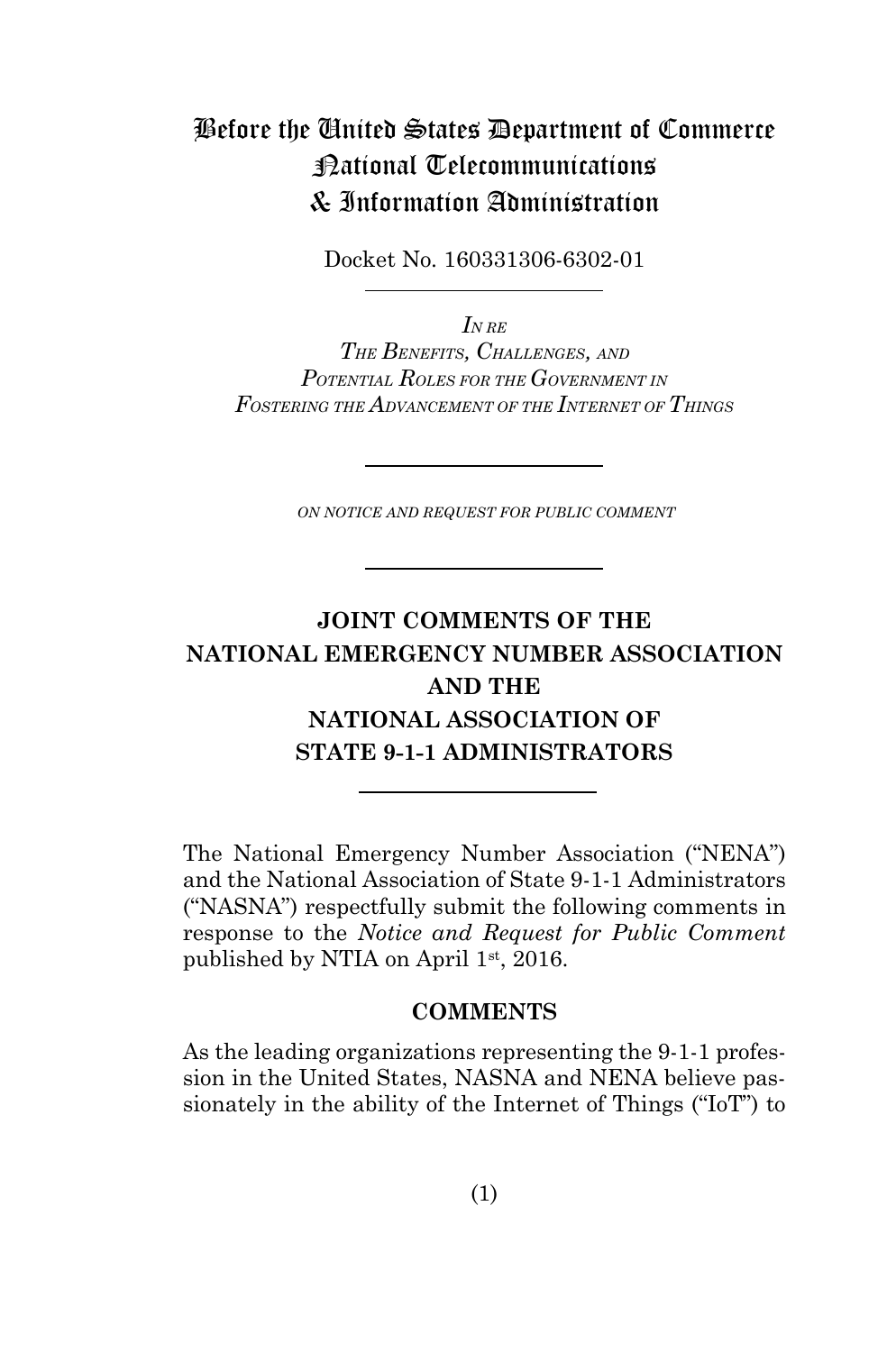transform emergency response for the better. However, today's emergency-response infrastructure remains largely unprepared to reap the panoply of benefits that the IoT can bring. To ensure that public safety professionals have the ability to rapidly, accurately, and efficiently respond in an emergency, NENA and NASNA encourage NTIA to look carefully at the infrastructure, standards development and research efforts that could be beneficial to both the public and private sectors as the IoT begins to impact 9-1-1.

#### **I. The IoT will transform how public safety agencies operate.**

Without question, the IoT will bring about fundamental changes in how public safety professionals handle emergency responses. Unique among public safety disciplines, 9-1-1 sits at the intersection of consumer, government, and responder communications. Consequently, our organizations believe that Public Safety Answering Points ("PSAPs" or "9-1-1 centers") stand both to reap great benefits – and face great challenges – from the IoT.

Already, the IoT has introduced consumers to powerful new capabilities with fascinating implications for public safety. Smart smoke detectors are now on the market that can make use of multiple sensing technologies to radically improve the accuracy of fire detection. Combined with networked thermostats, these devices can shut down ventilation blowers to limit the spread of fire and reduce the likelihood or severity of smoke inhalation injuries *before* field responders arrive on scene. Combined with networked electrical breakers that can de-energize circuits, these devices could also prevent consumer or firefighter electrocution injuries resulting from the use of conductive fire-fighting media such as water.

Beyond the implications of fixed IoT devices, NENA and NASNA foresee significant operational benefits from the IoT for both communications and field-response disciplines. Already, Orleans Parish, Louisiana is leveraging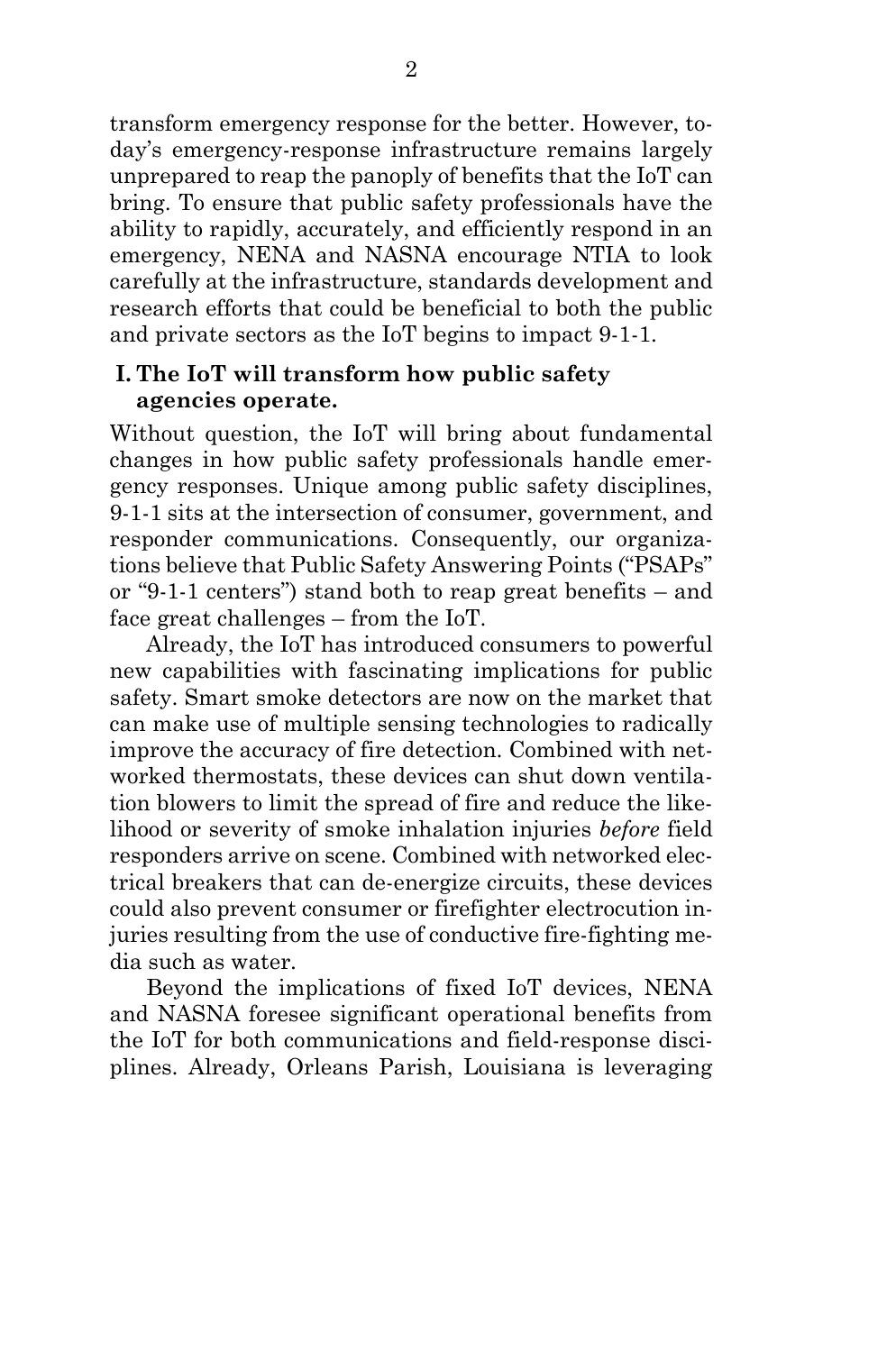the IoT to improve emergency response in the field.<sup>1</sup> Additionally, although unmanned aerial vehicles ("UAVs" or "drones") are not always considered part of the IoT, we expect this attitude to change over time. UAV navigation and collision avoidance technology is advancing at a stunning pace. Indeed, much of the technology required for an integrated "smart" IoT response is already available. With only a few years of further development, it seems likely that the following response scenario is possible:

*At 3:27 a.m., a connected smoke detector in an Alexandria, VA apartment senses increased ionization and turbidity of the air. A warning tone sounds. At 3:28, Infrared ("IR") sensors in the apartment's connected lightbulbs register a large heat flare in the kitchen. Automated pattern analysis suggests a stove fire; the home's breaker panel interrupts the stove circuit, removing further heat input from the pot of soup, left on by accident, that has boiled dry and caught fire. Fire alarms begin to sound. By now, however, the kitchen cabinetry and ceiling are on fire.*

*At 3:29, the building's sensor network reaches its predetermined confidence threshold, and concludes that outside fire suppression assistance will be required. Evacuation alarms sound throughout the building, the involved apartment's sprinklers are activated, and the high-confidence fire indication triggers an automated machine-to-machine 9-1-1 call.* 

*Within seconds, a 9-1-1 telecommunicator approves the AI-generated response plan. In phase 1, a small UAV is launched from the roof of a nearby fire house, selected on the basis of favorable winds that will help carry the drone to the scene more quickly. At 3:37, the drone arrives outside the apartment's window; its infrared sensors confirm the extent of involvement within the structure, and its terahertz camera detects two occupants still in the master bedroom. The UAV begins to orbit the building, looking for signs of spreading fire.*

l

<sup>1</sup> Microsoft Corp., *Creating a safer city with IoT* (*available at*: https://goo.gl/V4ipkM).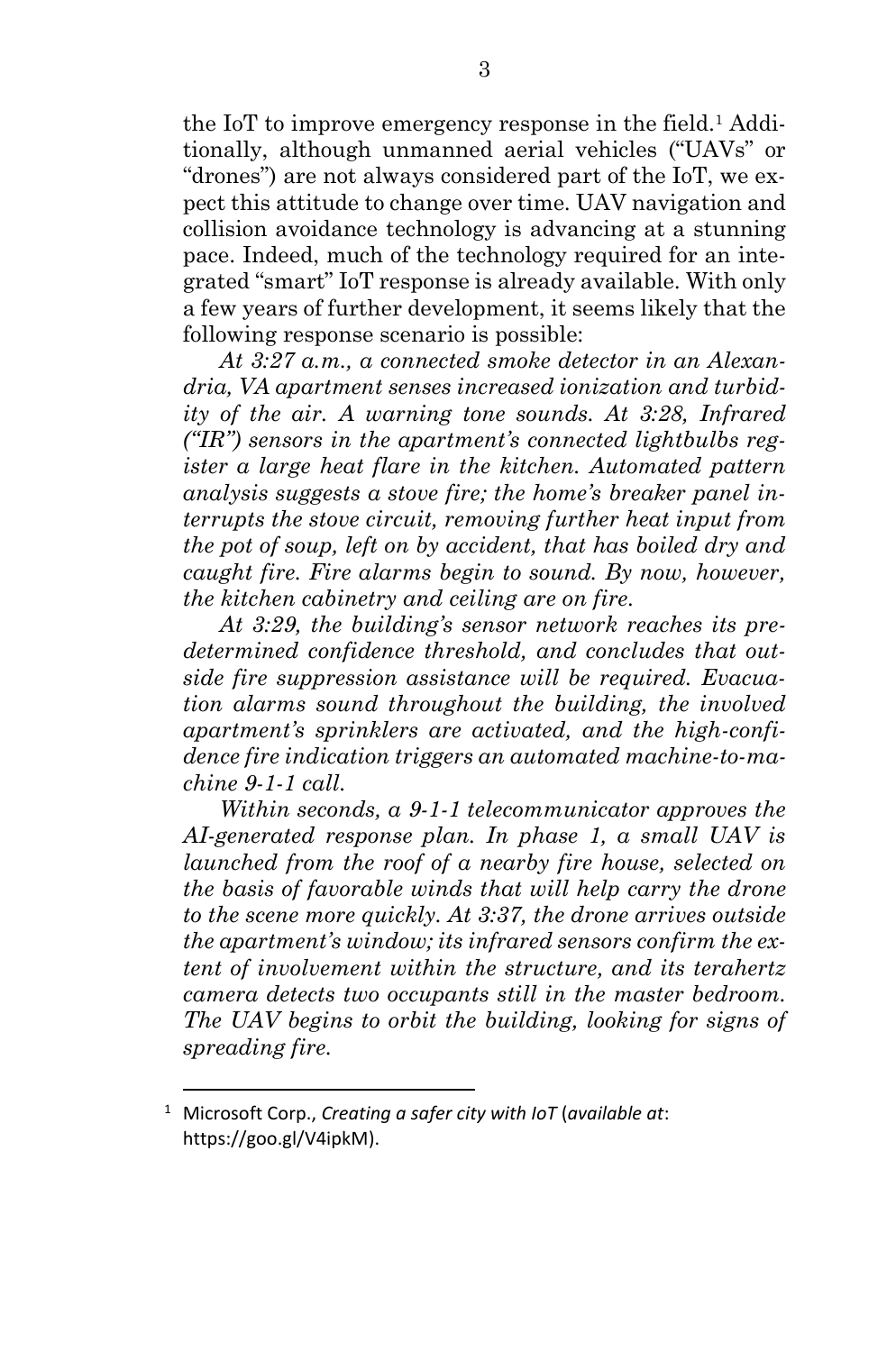*Based on the drone data, PSAP systems automatically retrieve medical records for the likely victims, and dispatch EMS, copying the ambulance on relevant details. By 3:40, a ladder company has arrived on-scene, thanks to a routing algorithm that directed its driverless truck around a downed powerline, detected by automated switchgear. Within minutes, the fire is out, and both occupants, though alive, are removed from the building with serious smoke inhalation injuries. Once transferred to ambulances, the victims are transported to hospital while smart wristbands begin continuous monitoring of their vitals.*

*As the active fire scene begins to wind-down, responders receive a summarized report of the sensor data that triggered their response, and a detailed report is filed electronically with fire-science organizations for further analysis. Months later, the apartment's systems receive an over-theair upgrade that improves the fire detection and response algorithms based on data from fires around the country. Later that year, a soup-pot boils dry again. This time, however, the patterns from the previous fires lead to a faster detection, higher confidence reporting, and a faster response. No injuries occur.*

Currently, there are four major barriers to the scenario given above: First, public safety agencies lack the advanced, standards-based infrastructure, software, and hardware required to receive and process machine-to-machine 9-1-1 "calls." Second, data formats and exchange standards don't exist or are incomplete, and the community lacks an understanding of when algorithmic event detections should be considered sufficiently reliable to initiate an automated 9-1-1 call. Third, the nascent nature of the IoT market leaves open significant questions about the availability, confidentiality, and integrity of IoT systems that may soon have major roles in emergency response. Fourth, federal, state, local, territorial, and tribal laws and regulations may currently prohibit the use of desirable IoT capabilities, even where the available evidence suggests that those capabilities are accurate and reliable. The sections below address these barriers in turn.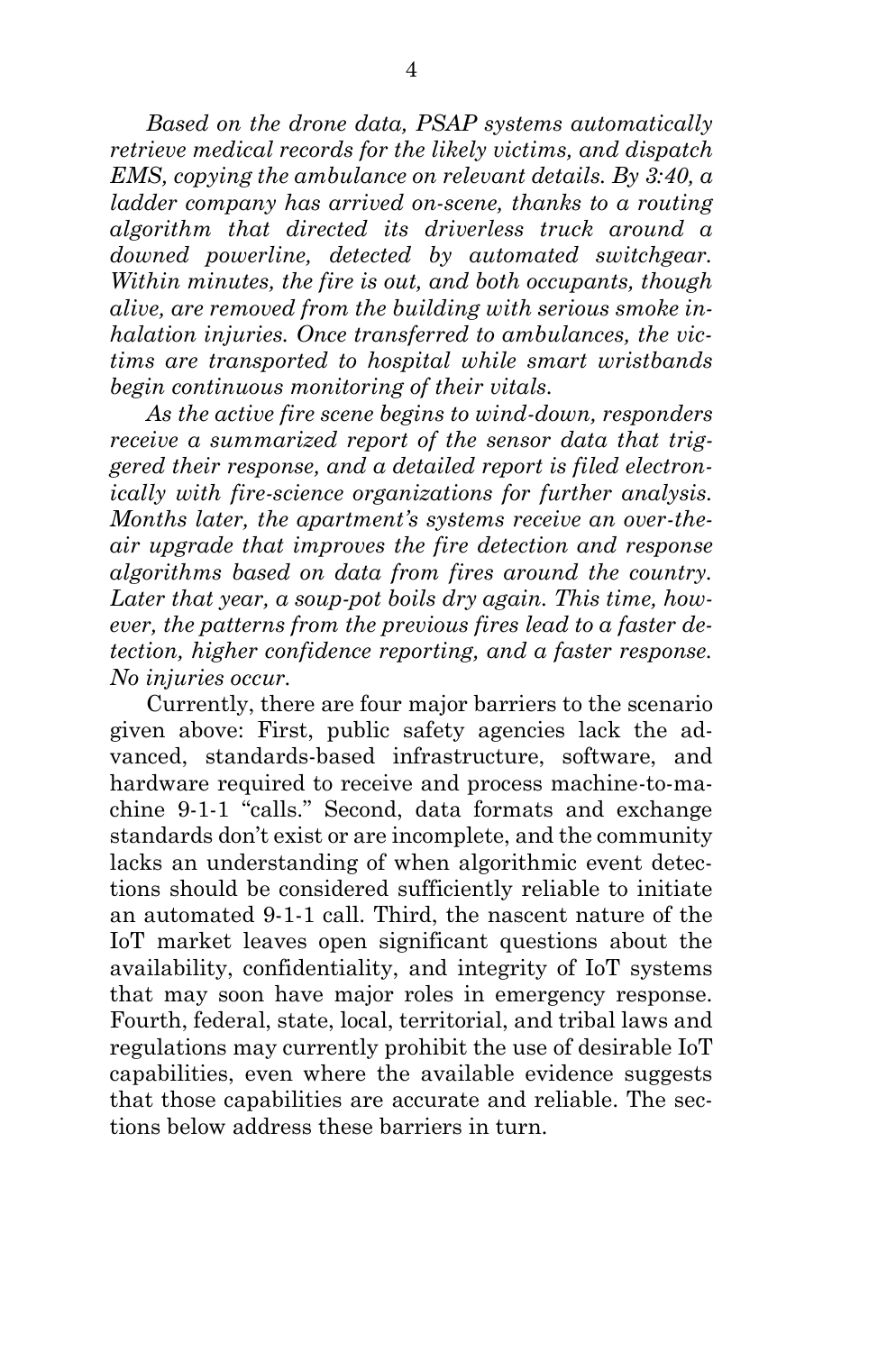### **II. Emergency response infrastructure must be updated to accommodate new sources and types of information.**

The Enhanced 9-1-1 systems that exist throughout the majority of the United States today are products of the telephone age, not the computer age. Most 9-1-1 calls are still delivered over analog or Time-Division Multiplexed ("TDM") trunks, rather than IP-based networks. This severely limits the flexibility, reliability, and capabilities of PSAPs. For example, the overwhelming majority of 9-1-1 centers are still unable to accept text messages, a technology that has been in common use for nearly two decades. These limited capabilities will not suffice in the connecteddevice era.

In order to accept the robust, extensible communications media and data that consumers now use routinely, 9-1-1 systems must upgrade to "Next Generation 9-1-1." This native-IP platform leverages open standards, developed by the internet community, to lower the burdens associated with providing 9-1-1 service to consumers. Instead of limiting 9-1-1 service to integrated Access Network / Originating Service providers, this new approach clears the way for platform-independent applications and devices to become part of a new 9-1-1 ecosystem. Around the country, 9-1-1 system administrators and local governments are at the forefront the NG9-1-1 transition. Yet, in many cases, these emergency service pioneers lack access to critical inputs needed to complete that transition. For example, access to multiple, independent broadband data services – required for resiliency and redundancy in safety-of-life systems – limits the ability of local governments to even begin the NG9-1-1 transition. Even where multiple broadband providers are available, the hardware, software, and security services required to safely operate an NG9-1-1 system may not be available or affordable, since legacy E9-1-1 systems must be maintained until the transition is complete.

As federal departments and agencies, states, tribes, territories and localities work to implement NG9-1-1, a national focus on infrastructure availability will be necessary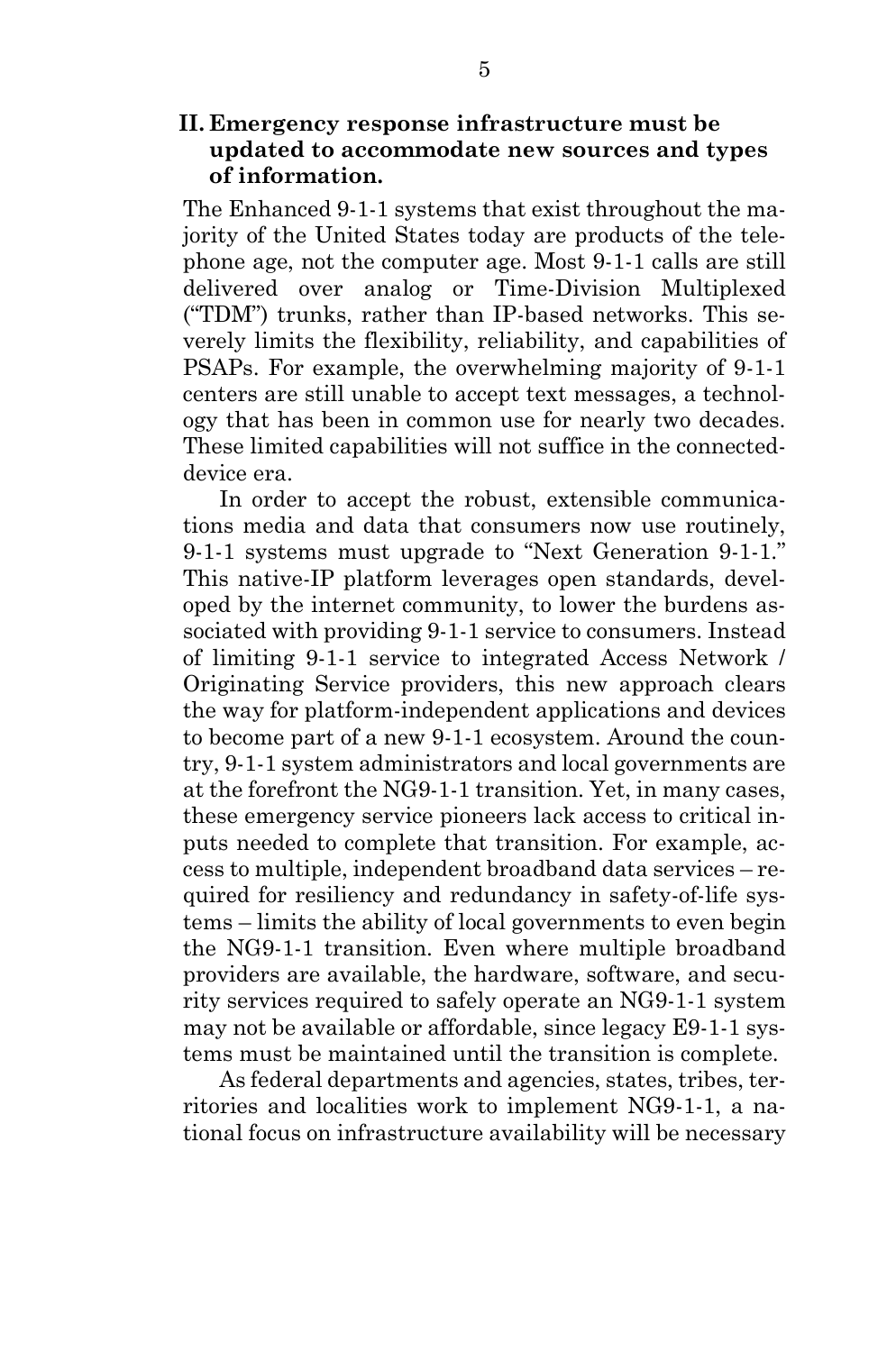to ensure that 9-1-1 centers can leverage the benefits of the IoT. Otherwise, local first response systems could face a destructive fragmentation. Already, some poorly-informed application providers have introduced dangerous software products in the market which falsely purport to enrich or replace 9-1-1 or other public safety services. These applications can give consumers a false sense of security that could be deadly in a time of emergency. Were similar developments to take hold in the IoT hardware community, serious and persistent threats to public safety, public safety communications systems, and information security could arise.

NENA and NASNA believe it is imperative that the NG9-1-1 transition proceed quickly. If it does, IoT developers will have powerful incentives to work *with* public safety to transform emergency services for the better. If not, misguided developers may choose instead to work *around* public safety, leading to headaches for PSAPs and field responders, and life-threatening situations for consumers. Moreover, without the platform efficiencies provided by NG9-1-1 availability, the U.S. economy could miss-out on both increased profits derived from novel products and services, and from the decreased costs associated with improved emergency responses: Lives saved and property preserved are important measures of economic impact from public safety services. Consequently, NASNA and NENA urge the Government to facilitate the deployment of NG9-1-1 infrastructure, so that all of these benefits can be sooner recognized.

### **III. The United States Government should support research and standards development efforts for public safety applications of IoT data.**

In addition to infrastructure, hardware, and software, the integration of IoT devices and applications into the U.S. and international emergency response frameworks will require significant investments in data models and analyticsbased research. For example, in the future scenario given above, analysis of sensor data from a structure fire led to improvements in future sense-and-react responses. This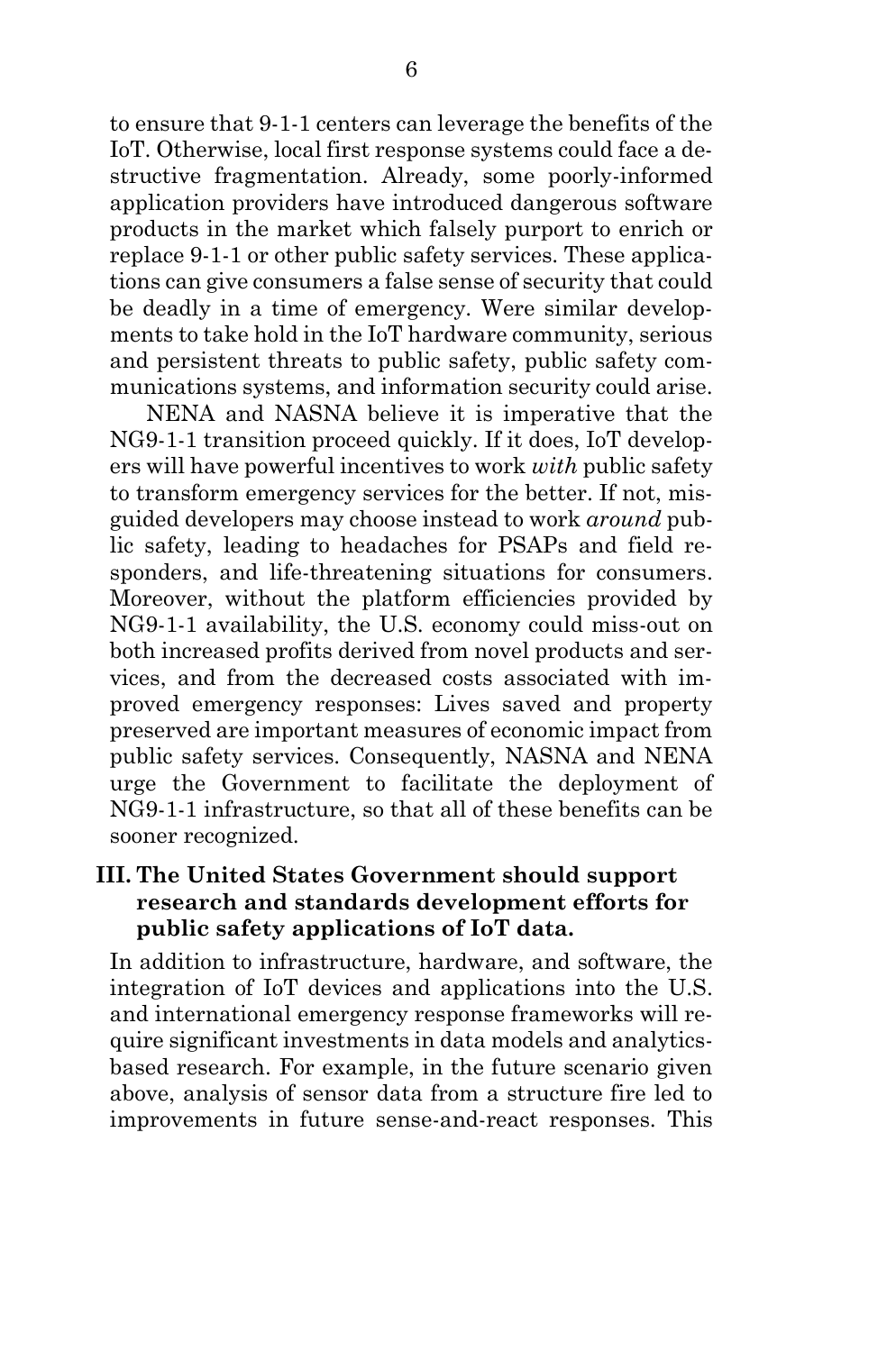kind of rapid-cycle improvement is enabled by standardized data formats and analytic frameworks. In order to ensure that *all* public safety disciplines are able to make such improvements, NENA and NASNA recommend that the U.S. Government engage with a wide array of stakeholders in the emergency response, data analytics, and sensor communities to begin determining what kinds of data would help to improve responses, and how that data would need to be analyzed. This baseline data needs analysis could then feed into government-backed research projects aimed at establishing automatic analysis and improvement frameworks.

Frameworks, in the IoT context, are particularly important to public safety. Without such enabling "middleware," safety-critical data from individual sensor systems and networks could end up "stove-piped." To be most useful, each system's data should be susceptible to correlation with data from other systems. Frameworks make this possible. In the 9-1-1 community, for example, some early analytics work has been done to correlate call locations with network routing decisions and response types. This has led to improved call delivery times and better pre-positioning of scarce public safety resources such as ambulances. Breaking down stovepipes among PSAP systems to arrive at the insights that made this possible, however, was a difficult and complicated task. In many cases, analytics providers resorted to taking data from old-fashioned printer ports, parsing it, structuring it, and time-correlating it before even storing it in a relational database. That process is cumbersome, error-prone, and expensive. The future need not be.

NTIA, NIST, and the NIST ITS are uniquely positioned to develop (or facilitate the development of) critical public safety frameworks for the police, fire, EMS, and 9-1-1 communities. NASNA and NENA therefore recommend that the Department consider undertaking this crucial work *before* fragmentation in the IoT space threatens its utility to public safety.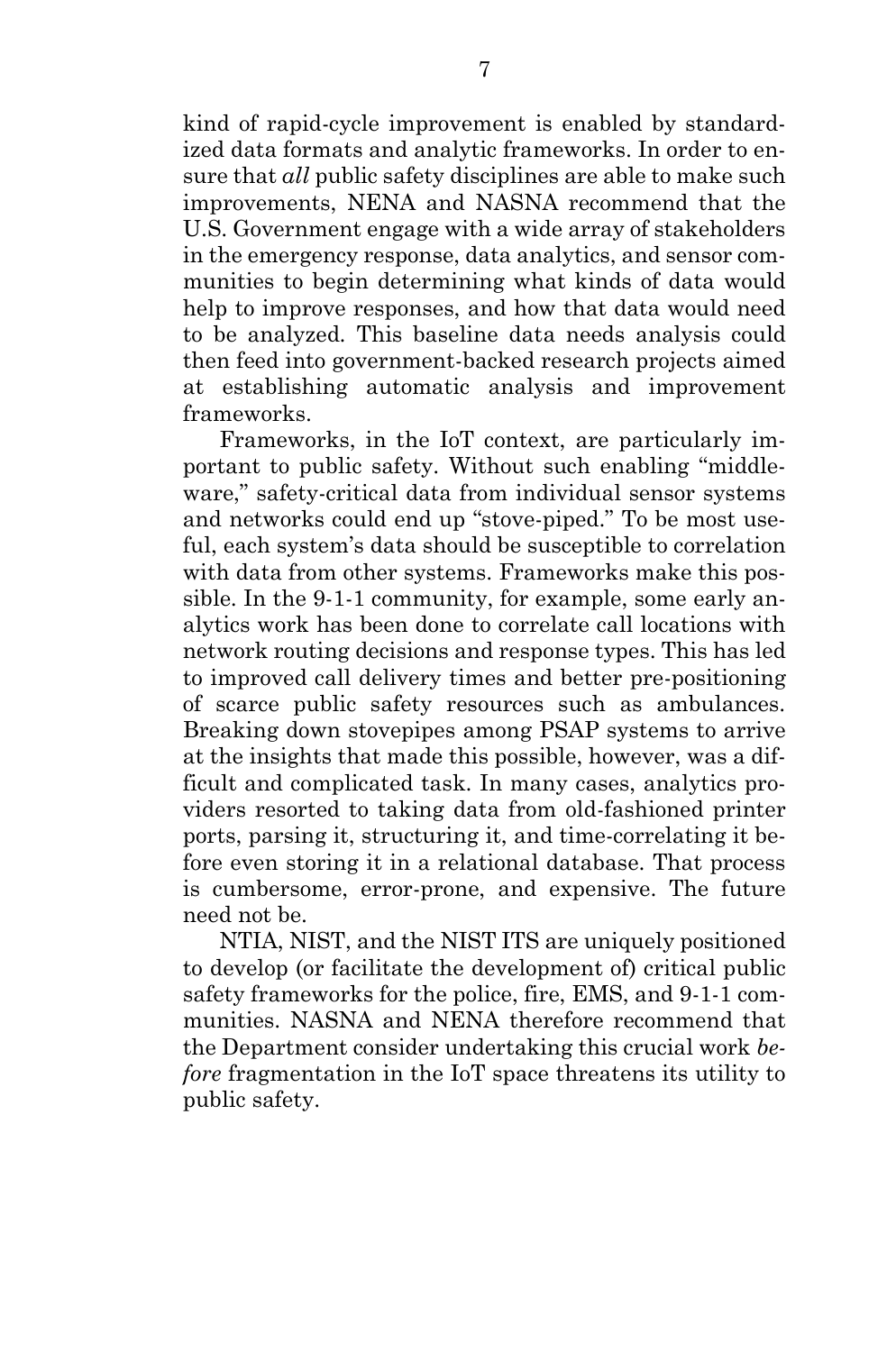**IV. NIST should investigate the security implications arising from public safety use of IoT devices and data.**

As with any new networked technology, IoT devices and systems expose new vulnerabilities that could be exploited for malice or profit. In the public safety space, particularly, the consequences of a security exploit could be considerable. Returning to our apartment fire scenario, an attacker capable of penetrating the apartment's network could gain access to devices with the potential to complicate emergency response or exacerbate the fire threat. Imagine, for example, an attacker wanted to make a fire worse. She might, for example, disable audible and visual warning devices in smoke detectors, set ventilation blowers to their maximum speed to fan the flames, disable sprinkler pumps to keep a fire alive, and override smart locks to prevent victims from escaping. None of this is far-fetched.

Beyond the safety implications for consumers, security considerations have a material bearing on emergency response agencies. Ensuring the availability, integrity, and confidentiality of machine-to-machine alerts, responder data, and real-time communications must be regarded as a safety-of-life issues. Because our first- and field-response agencies will increasingly rely on IoT systems like UAVs, driverless trucks, Search and Rescue robots, etc., it is imperative that the public safety community have access to the tools, systems, and training that are necessary to ensure the security of those systems. Today, many do not.

NENA recently conducted an on-site survey of the security of one relatively sophisticated PSAP. During the course of a NIST Cybersecurity Framework evaluation, vulnerability scan, and phishing campaign, NENA discovered potentially serious vulnerabilities. For example, we found that no internal network security practices were in place: Virtually all security measures were confined to border filtering and passwords and application-layer passwords. Based on discussions with other PSAPs, we are concerned that this may be the norm. In order to ensure that PSAPs can implement adequate baseline security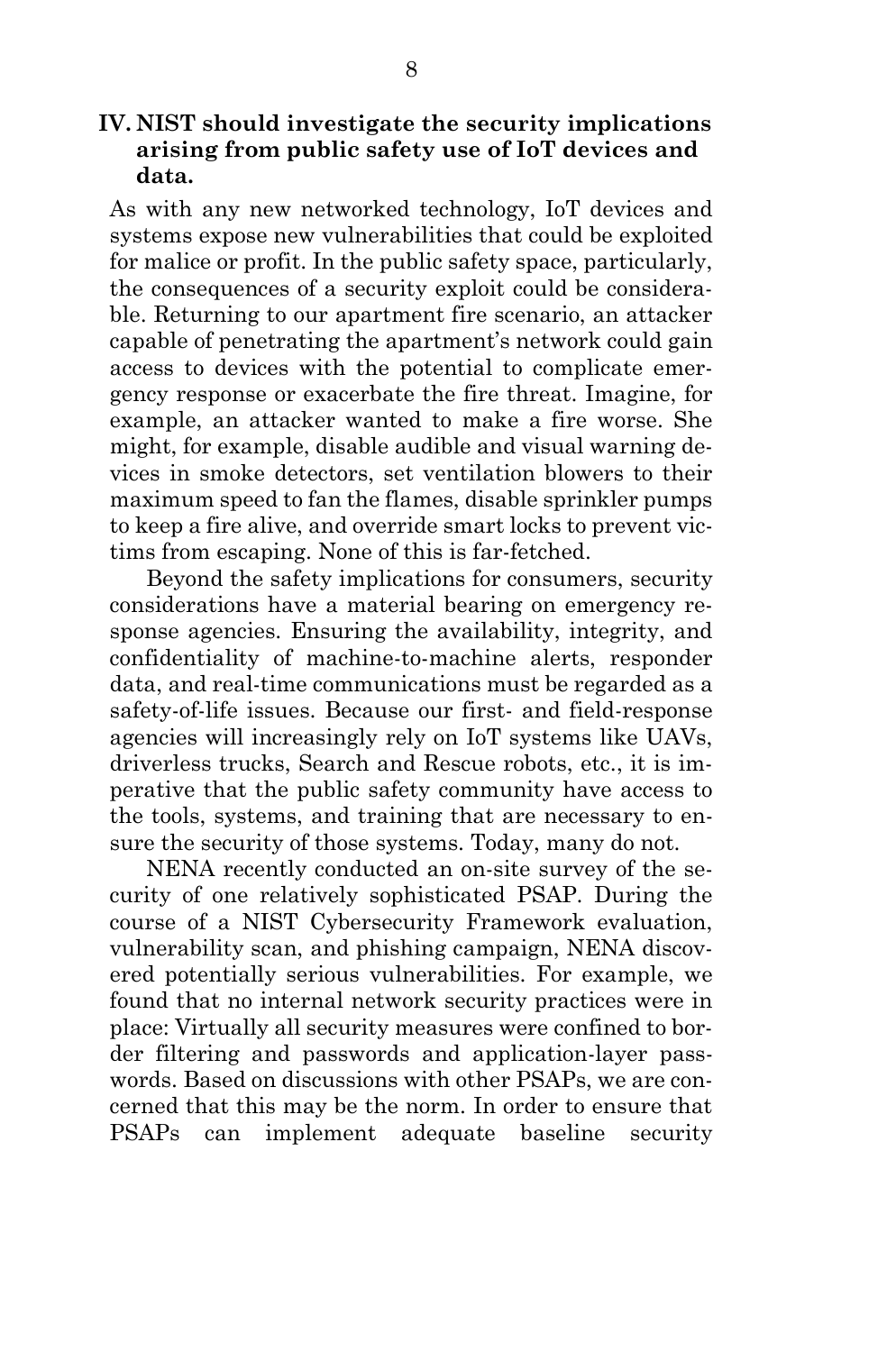measures, NENA and NASNA believe that a concerted campaign of education, training, and awareness building will be required. Additionally, simplified machine and network management tools will need to be developed and made available to public safety agencies to facilitate the adoption of the often complex technologies and practices required to secure modern networks. Moreover, workforce development efforts will be required to ensure that PSAPs and other emergency response agencies have access to knowledgeable, skilled technicians able to implement critical security controls.

### **V. The joint NTIA/USDoT National 9-1-1 Office should compile data on state and local regulations that may delay or prohibit the incorporation of IoT devices and data into public safety responses.**

At the policy level, NASNA and NENA are concerned that existing laws and regulations are not being updated fast enough to keep pace with changes in IoT technology. In the past, for example, most jurisdictions understandably prohibited the automated transmission of most alarms to 9-1-1 centers. This occurred because the majority of alarm systems were (and still are) quite limited in processing capabilities. Without algorithmic logic aimed at separating false alarms from real, or integrating the output of multiple sensors to produce a confidence evaluation, most alarm systems could handle only one bit of data: closed or open. If a circuit that was normally in one state suddenly changed to the other, an alarm was generated. Obviously, this generated many false alarms, leading to the sometimes voluminous regulations facing alarm manufacturers and central station operators. Today, however, those limitations are no more. Alarms and other advanced devices on or nearing the market can fuse sensor data to develop a nuanced, statistical view of whether an alert is warranted, and can provide intelligent means for consumers to "wave off" a proposed alert, if it's deemed insufficient by a human to warrant a 9-1-1 "call."